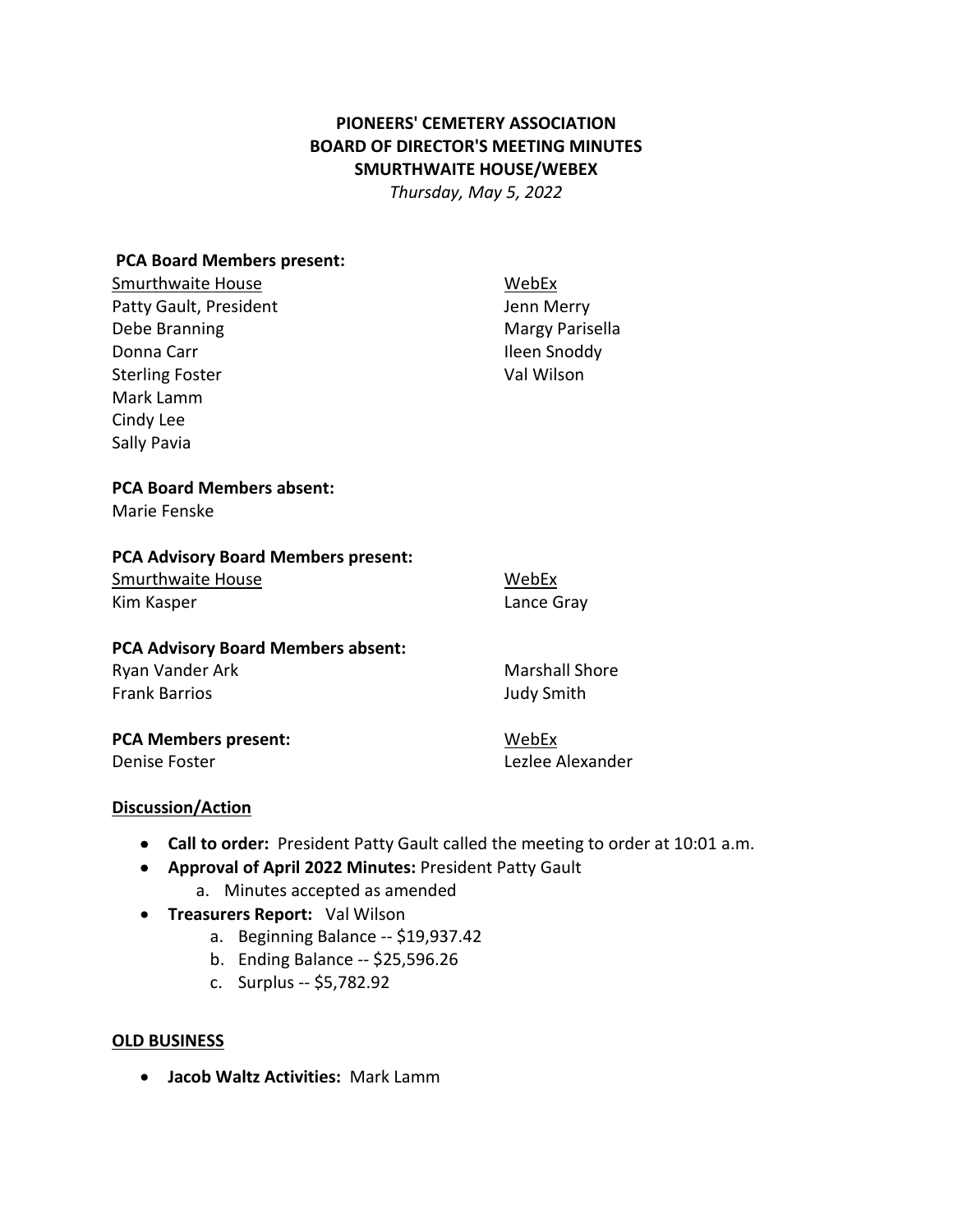- a. Mark Lamm presented t-shirts which were printed regarding Jacob Waltz with the intention to sell the shirts to be utilized for fundraising for the Jacob Waltz site improvement
- b. **Discussion:** The t-shirts were printed without the PCA Board reviewing and approving the design. It was stated that both Mark and Vivia Strang paid for the t-shirts/printing. Further discussion was held as there appears to be a misspelling on the t-shirt (metaphorically as opposed to proper noun location) and no formal proposal has been approved by the PCA Board regarding the improvements to the Jacob Waltz site. Members of the board were hesitant to approving the selling of the t-shirts as a fundraising effort. Additional discussion was tabled until the June 2022 PCA Board meeting.
- **Memorial Day Event:** Sterling Foster
	- a. Information about the event will be placed on Face Book and the PCA website
	- b. American flags will be placed on Veteran and Mason grave sites
	- c. Open House type of event
	- d. Volunteers are needed
- **Sotello/Heard Cemetery:** Mark Lamm
	- a. Meeting with Joe Diaz (City of Phoenix) regarding the property will be held on May  $13<sup>th</sup>$
- **Frank Moss Grave Marker:** Sterling Foster
	- a. There is a piece (maybe ornamental or fraternal insignia) which is missing off the top of the marker
	- b. Frank Moss was a man of importance in Phoenix
		- Councilman
		- Mayor
		- Fire Fighter
	- c. It is unknown what the missing element was as no image has been located to date that show what is missing
		- Mark said he would pay for a 9X9 aluminum plaque to place on top of the marker
	- d. **Discussion:** Val Wilson said through some of her research it could have been a copper fraternal plaque as she located something similar from a Fraternal Order in Kentucky. Further discussion as Cindy Lee pointed out that the holes can be filled (per preservation approved materials) in the marker to prevent further erosion and since it is historic, we must not rush to place something on the marker. Margy Parisella (City Preservation Office) was not able at that moment to make a determination regarding preservation efforts. Jenn Merry suggested interpretive signage next to the site that tells of Mr. Moss' accomplishments. Mark withdrew his offer to pay and the plaque was removed from consideration.